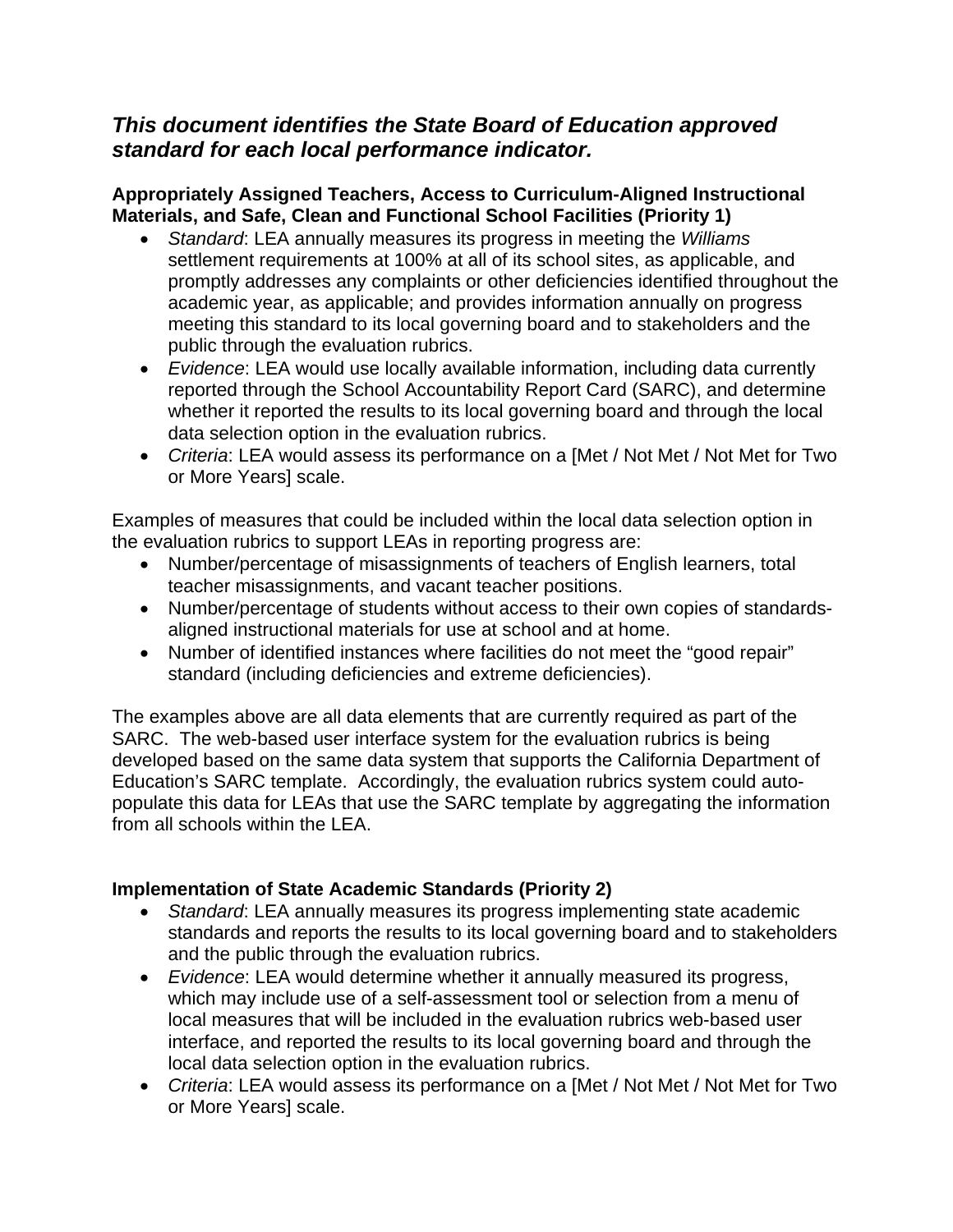Examples of prompts that could be included in a self-assessment instrument for this LCFF priority are included below:

- How would you rate the strength of your district's progress in implementing California's new standards in the following areas?
- How would you rate the preparedness of the following district and school staff to implement California's English Language Arts, English language development, mathematics, and science standards?

### **Parent Engagement (Priority 3)**

- *Standard:* LEA annually measures its progress in (1) seeking input from parents in decision making and (2) promoting parental participation in programs, and reports the results to its local governing board and to stakeholders and the public through the evaluation rubrics.
- *Evidence*: LEA would determine whether it annually measured its progress, which may include use of a self-assessment tool or selection from a menu of local measures that will be included in the evaluation rubrics web-based user interface, and reported the results to its local governing board and through the local data selection option in the evaluation rubrics.
- *Criteria*: LEA would assess its performance on a [Met / Not Met / Not Met for Two or More Years] scale.

Examples of measures that could be included in a self-assessment tool or tracked and reported through the local data selection option of the evaluation rubrics include:

- Schools and districts have systems and structures in place to provide parents/caregivers with the interpretation and translation services they need to be full partners and participants.
- Percent of teachers and administrators who have participated in one or more professional development opportunities related to engaging parents/caregivers in decision making.
- Percent of parents/caregivers serving on school/district committees who report feeling that their input is respected and valued and reflected in school/district plans.

#### **School Climate – Local Climate Surveys (Priority 6)**

 *Standard*: LEA administers a local climate survey at least every other year that provides a valid measure of perceptions of school safety and connectedness, such as the California Healthy Kids Survey, to students in at least one grade within the grade span(s) that the LEA serves (e.g., K-5, 6-8, 9-12), and reports the results to its local governing board and to stakeholders and the public through the evaluation rubrics.